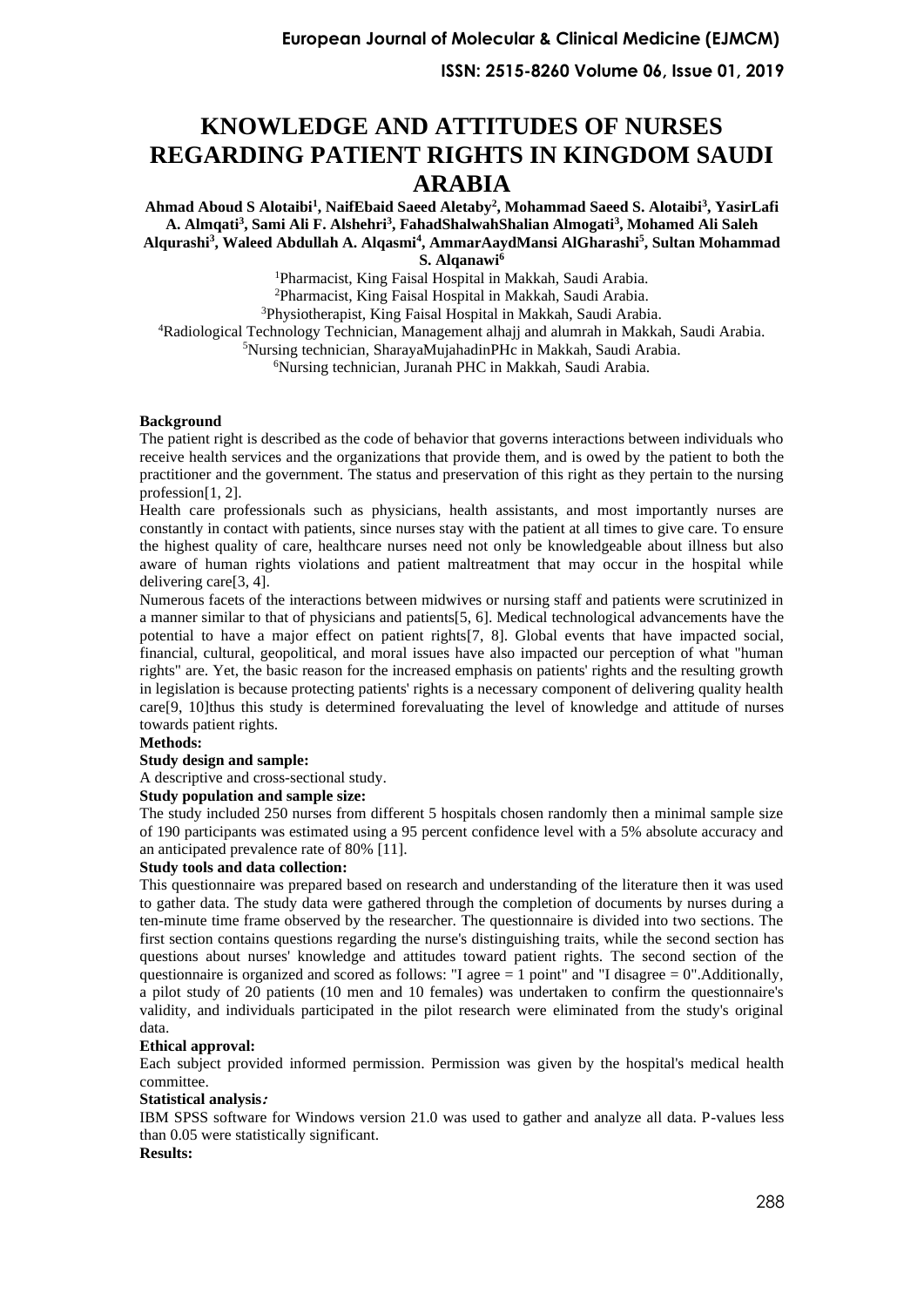## **European Journal of Molecular & Clinical Medicine (EJMCM)**

## **ISSN: 2515-8260 Volume 06, Issue 01, 2019**

#### **Demographics of the studied subjects:**

Thedemographics of the included nurses were presented in Table. 1. The majority of respondent nurses were females, 68% of the nurses in the survey worked as technical nurse, 48 percent worked for 10-20 years, and 32% worked for 5-10 years.

#### **Table (1):Demographics of included nurses:**

|                            | $\mathbf N$        | $\frac{0}{0}$ |  |  |
|----------------------------|--------------------|---------------|--|--|
| Age (years)                |                    |               |  |  |
| $<$ 35                     | 83                 | 33.2          |  |  |
| $35 - 50$                  | 62                 | 24.8          |  |  |
| $>50$                      | 105                | 42.0          |  |  |
| Range                      | 21-58              |               |  |  |
| Mean±SD                    | $46.54 \pm 11.57$  |               |  |  |
| <b>Gender</b>              |                    |               |  |  |
| Male                       | 93                 | 37.2          |  |  |
| Female                     | 157                | 62.8          |  |  |
| <b>Job title</b>           |                    |               |  |  |
| Technical                  | 170                | 68.0          |  |  |
| Specialist                 | 32.0<br>80         |               |  |  |
| <b>Years of Experience</b> |                    |               |  |  |
| $<$ 5                      | 49                 | 19.6          |  |  |
| $5-10.$                    | 81                 | 32.4          |  |  |
| $10-20.$                   | 120                | 48.0          |  |  |
| $>20$                      | 52                 | 20.8          |  |  |
| Range                      | $4 - 25.$          |               |  |  |
| Mean±SD                    | $18.454 \pm 6.118$ |               |  |  |

#### **Knowledge and attitude of the nurses:**

The most of nurses approved and agreed about the rights of the patients and they have positive attitude toward respecting the rights of the patients at any department of the hospital including justice, fairness, care, attention, respect, elimination of uncomfortable and noisy factors, safe environment, no racism, visiting times, companion, ability to use complaints and lawsuits, change health institutions, emergency medical interventions, proper information, Nursery education, adequate and qualified services.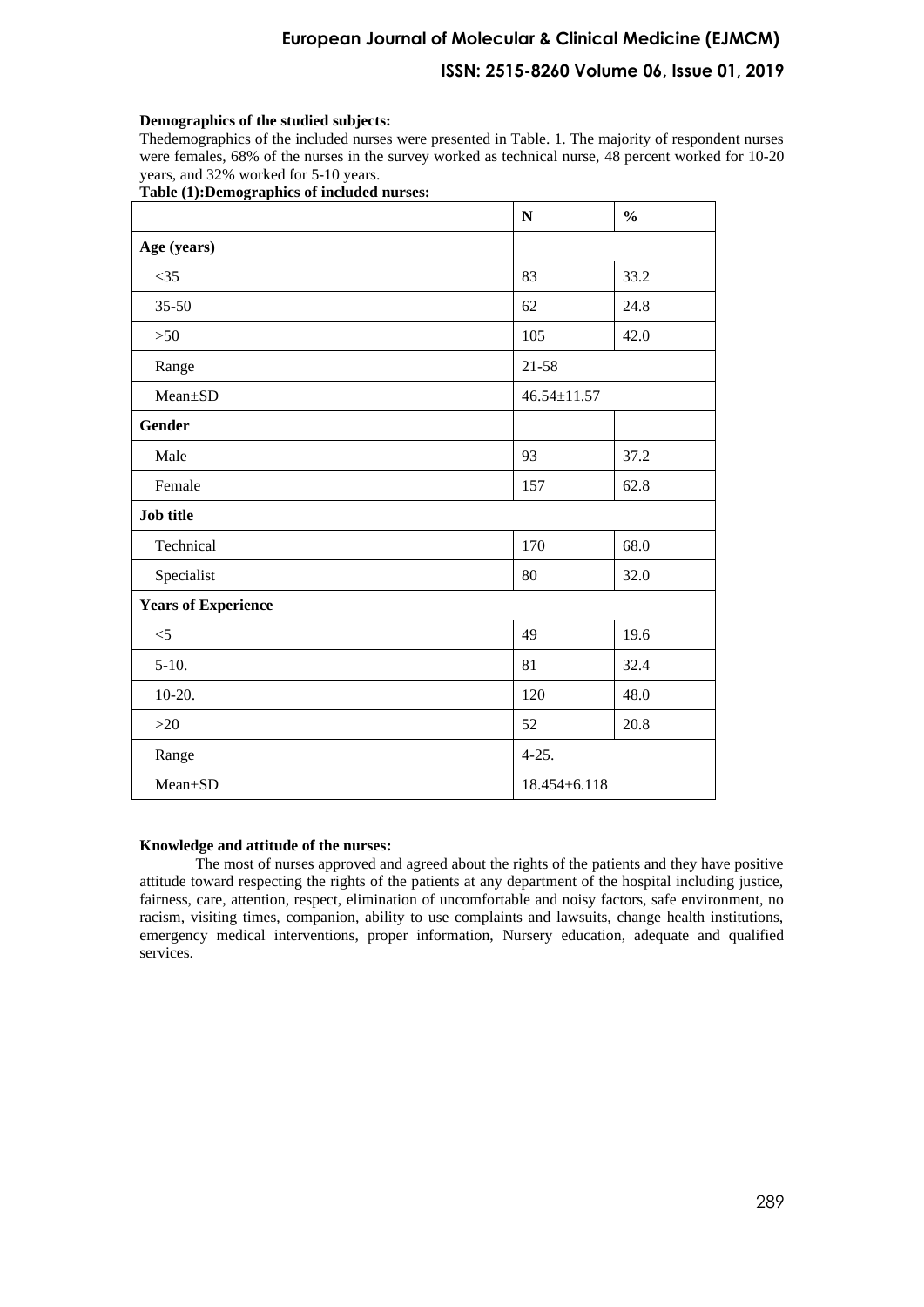## **European Journal of Molecular & Clinical Medicine (EJMCM) ISSN: 2515-8260 Volume 06, Issue 01, 2019**

### **Table (2): knowledge and attitude of studied participants.**

|                                                                                                                                                                                | Agree |               | <b>Disagree</b> |                | Chi-square  |                |
|--------------------------------------------------------------------------------------------------------------------------------------------------------------------------------|-------|---------------|-----------------|----------------|-------------|----------------|
|                                                                                                                                                                                | N     | $\frac{0}{0}$ | N               | $\frac{0}{0}$  | ${\bf X}^2$ | <b>P-value</b> |
| Patients should benefit from the activities that are<br>promoting healthy life and preventive health services<br>in accordance with the principles of justice and<br>fairness. | 238   | 95.2          | 12              | 4.8            | 204.304     | $< 0.00*$      |
| He/she must receive friendly, courteous, compassionate<br>health care services by showing respect, care and<br>attention                                                       | 210   | 84            | 40              | 16             | 115.600     | ${<}0.00*$     |
| He/she must receive health care in an environment<br>where all kind of hygienic conditions are provided; all<br>noisy and uncomfortable factors shall be eliminated.           | 233   | 93.2          | 17              | 6.8            | 186.624     | ${<}0.00*$     |
| Patient has the right to benefit from any kind of health<br>care services that are required by conditions                                                                      | 238   | 95.2          | 12              | 4.8            | 204.304     | $< 0.00*$      |
| Patient should receive service without taking into<br>account race, language, religion or creed, sex, political<br>opinion, philosophical belief, economic or social status.   | 220   | 88            | 30              | 12             | 144.400     | ${<}0.00*$     |
| He/she should receive health care services in a safe<br>environment.                                                                                                           | 218   | 87.2          | 32              | 12.8           | 138.384     | $< 0.00*$      |
| Patients may require that he/she, family or relatives to<br>be informed about health status, except for mandatory<br>situations related to public health.                      | 240   | 96            | 10              | $\overline{4}$ | 211.600     | ${<}0.00*$     |
| He/she must be able to accept visitors in accordance<br>with the principles and procedures, which are<br>determined by the institutions and organizations.                     | 245   | 98            | 5               | 2              | 230.400     | ${<}0.00*$     |
| require<br>companion<br>within<br><b>Patients</b><br>may<br>the<br>possibilities of health institutions and organizations<br>and if it is deemed appropriate by the physician. | 213   | 85.2          | 37              | 14.8           | 123.904     | $< 0.00*$      |
| In case of violation of rights, he/she has the right to be<br>able to use complaints and lawsuits and any<br>application within the framework of legislation                   | 220   | 88            | 30              | 12             | 144.400     | $< 0.00*$      |
| Patients have the right to receive diagnosis, treatment<br>and care in compliance with medical needs, and they<br>also have right to refuse it                                 | 243   | 97.2          | $\tau$          | 2.8            | 222.784     | $< 0.00*$      |
| He/she has the right to choose and change health<br>institutions if necessary                                                                                                  | 240   | 96            | 10              | 4              | 211.600     | $< 0.00*$      |
| Patients must get all kind of health service in an<br>environment that is suitable for confidentiality                                                                         | 198   | 79.2          | 52              | 20.8           | 85.264      | $< 0.00*$      |
| Medical intervention may be performed without<br>patient consent in cases where health measures should<br>be taken if it concerns public health and medical<br>necessity       | 208   | 83.2          | 42              | 16.8           | 110.224     | ${<}0.00*$     |
| Patients may demand all kind of information related to<br>their health status, verbally or in writing                                                                          | 208   | 83.2          | 42              | 16.8           | 110.224     | $< 0.00*$      |
| In any medical intervention, patient's consent must be<br>obtained and he/she should benefit from services<br>within the frame of the consent.                                 | 243   | 97.2          | $\tau$          | 2.8            | 222.784     | $< 0.00*$      |
| The patient should be informed of any attempt related<br>to him/her                                                                                                            | 240   | 96            | 10              | $\overline{4}$ | 211.600     | $< 0.00*$      |

### **Knowledge and attitude score:**

The knowledge and attitude score was highamong the majority of subjects (76%), average among 20% and weak among only 4% (Table. 3, Fig.1).

**Table (3): knowledge and attitude score:**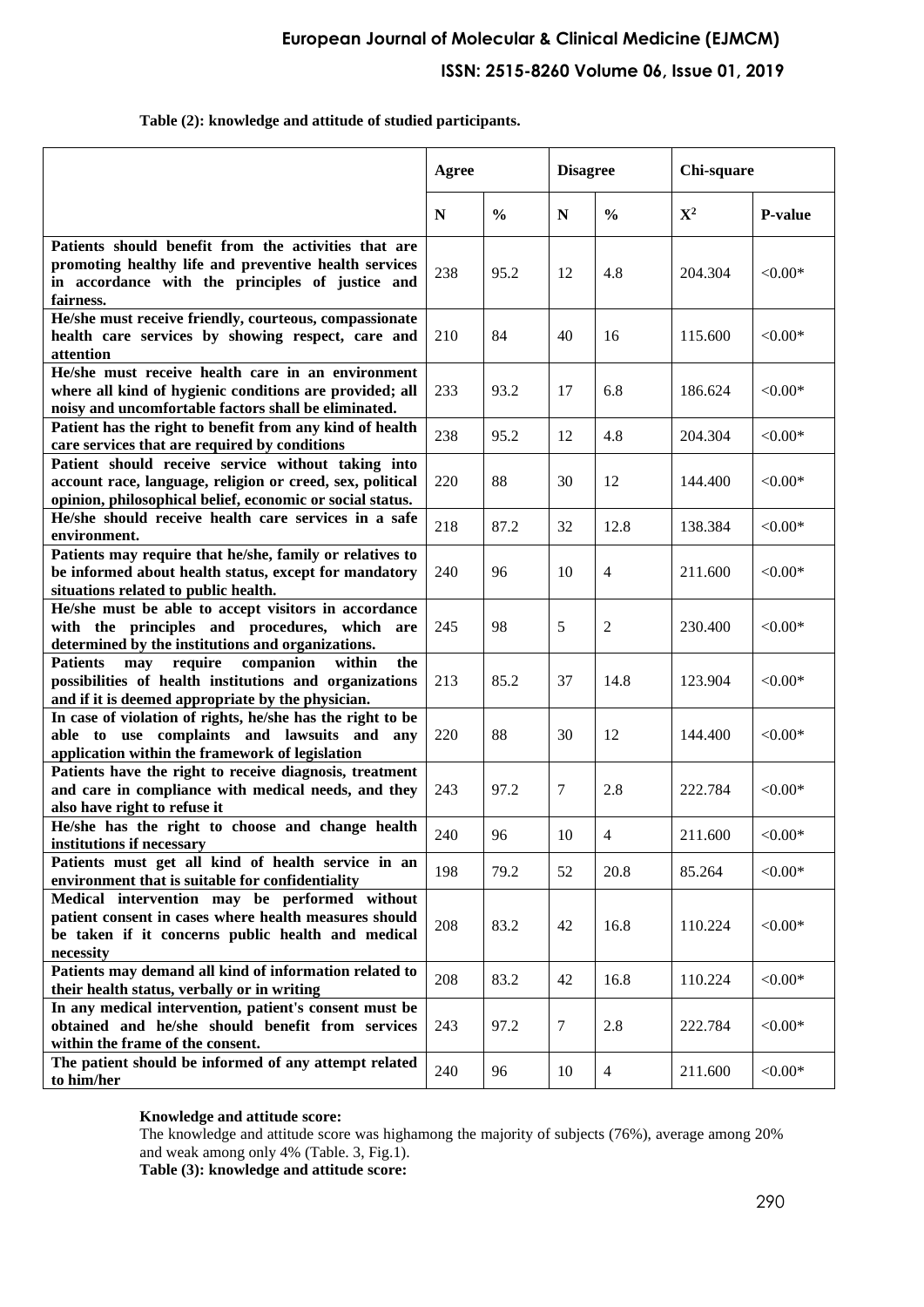## **European Journal of Molecular & Clinical Medicine (EJMCM) ISSN: 2515-8260 Volume 06, Issue 01, 2019**

| <b>Total Knowledge and attitude</b> |                |                    |               |  |
|-------------------------------------|----------------|--------------------|---------------|--|
|                                     |                | N                  | $\frac{6}{9}$ |  |
| Weak                                |                | 10                 | 4.00          |  |
| Average                             |                | 50                 | 20.00         |  |
| <b>High</b>                         |                | 190                | 76.00         |  |
| <b>Total</b>                        |                | 250                | 100.00        |  |
| Range                               |                | $10-27.$           |               |  |
| $Mean \pm SD$                       |                | $19.454 \pm 5.155$ |               |  |
| Chi-square                          | ${\bf X}^2$    | 214.4              |               |  |
|                                     | <b>P-value</b> | ${<}0.001*$        |               |  |



### **Fig. 1: knowledge and attitude score**

## **The relation between the demographics with knowledge andattitude of included subjects:**

The higher knowledge and attitude score was significantly related with older age, longer years of experience, working as a specialist nurse.

Table (4): Relation between different studied basic demographic data and knowledge, attitude score.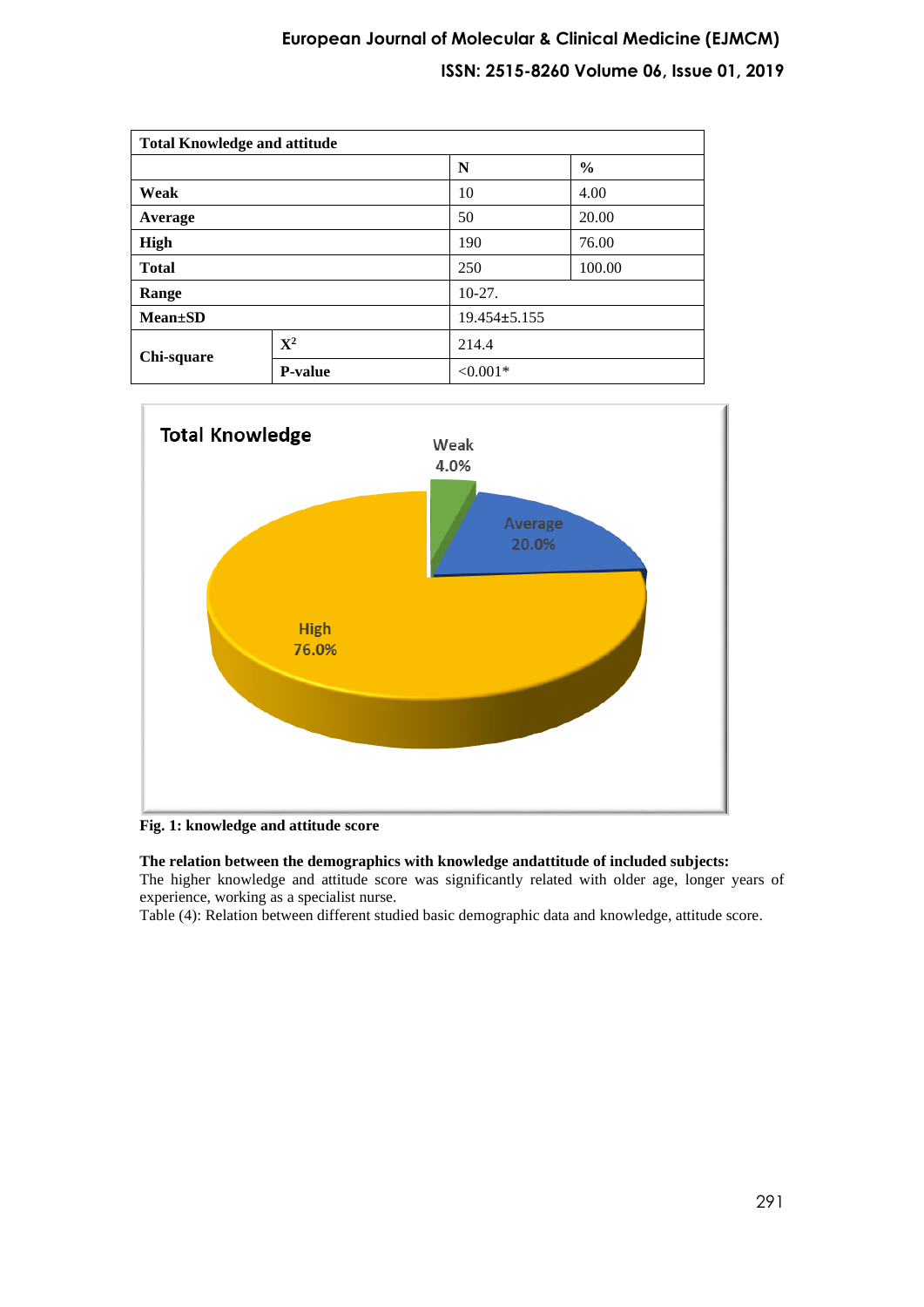|                                      |                      | <b>Total knowledge and attitude</b> |                        |         |            |              |
|--------------------------------------|----------------------|-------------------------------------|------------------------|---------|------------|--------------|
|                                      |                      |                                     | r                      | P-value |            |              |
|                                      | 0.754<br>Age (years) |                                     |                        |         | $< 0.001*$ |              |
| <b>Years of Experience</b>           |                      |                                     | 0.655                  |         |            | $< 0.001*$   |
|                                      |                      |                                     | Knowledge and attitude |         |            | <b>Total</b> |
|                                      |                      | Weak                                | Average                | High    |            |              |
| <b>Job title</b>                     | <b>Technical</b>     | N                                   | 37                     | 93      | 40         | 170          |
|                                      |                      | $\frac{6}{6}$                       | 100.0%                 | 82.3%   | 40.0%      | 68.0%        |
|                                      | <b>Specialist</b>    | N                                   | $\Omega$               | 20      | 60         | 80           |
|                                      |                      | $\frac{0}{0}$                       | $0.0\%$                | 17.7%   | 60.0%      | 32.0%        |
| N<br><b>Total</b><br>$\frac{6}{6}$   |                      |                                     | 37                     | 113     | 100        | 250          |
|                                      |                      | 100.0%                              | 100.0%                 | 100.0%  | 100.0%     |              |
| ${\bf X}^2$<br>Chi-square<br>P-value |                      | 73.336                              |                        |         |            |              |
|                                      |                      |                                     | ${<}0.001*$            |         |            |              |

#### **Discussion**

This survey found that 76 percent of nurses believed that patient rights were important and showed high knowledge and attitude score regarding patient rights.

Patients' satisfaction is an important factor in determining the quality of health treatment. As a result, the health care system's primary goal is to satisfy the needs and expectations of its patients. Patient satisfaction with health care services is directly related to how nurses treat and interact with patients[\[12,](#page-5-11) [13\]](#page-5-12). Attitudes and behaviors that are consistent with patients' right to privacy are the most important factors in determining what patients anticipate in terms of personal rights, excellent communication and attention, a safe atmosphere, and high-quality services.[\[14,](#page-5-13) [15\]](#page-5-14)

Attitudes and actions of health care workers are critical to patient satisfaction because they are in line with the rights and expectations of individuals getting care. Patients' rights are said to come into play throughout service time, particularly when it comes to the knowledge and attitude of health care workers[\[4,](#page-5-3) [9,](#page-5-8) [16,](#page-5-15) [17\]](#page-5-16).

During their stay in the hospital, patients are subjected to a great deal of stress. Nurses have a crucial role to play in helping patients face the challenges and stress they are under. In order to fulfill this function, nurses explain the treatment plan to the patient, defend the patient's rights, and assist the patient in protecting his or her own rights[\[18,](#page-5-17) [19\]](#page-5-18).

The study participants showed association between older age, years of experience, and being specialist nurse which could be attributed to gaining more experience will result in more knowledge, more respect and enhance the nurse and patient interaction

#### **Conclusion:**

According to the findings of the study, studies on patient rights play a significant role in the development of health care and are essential. Based on national and worldwide health system models, patient rights centers' research should be implemented. Patient Rights and Education Units' trainings for staff should have a greater impact, and a change in knowledge, attitude and behavior should be pursued. Health care workers and patients' families should be taught about their rights, as well as the need of creating a patient rights culture.

**Funding:** the study was self-funded by the author.

**Conflict of interest:** no conflict of interest.

#### **References:**